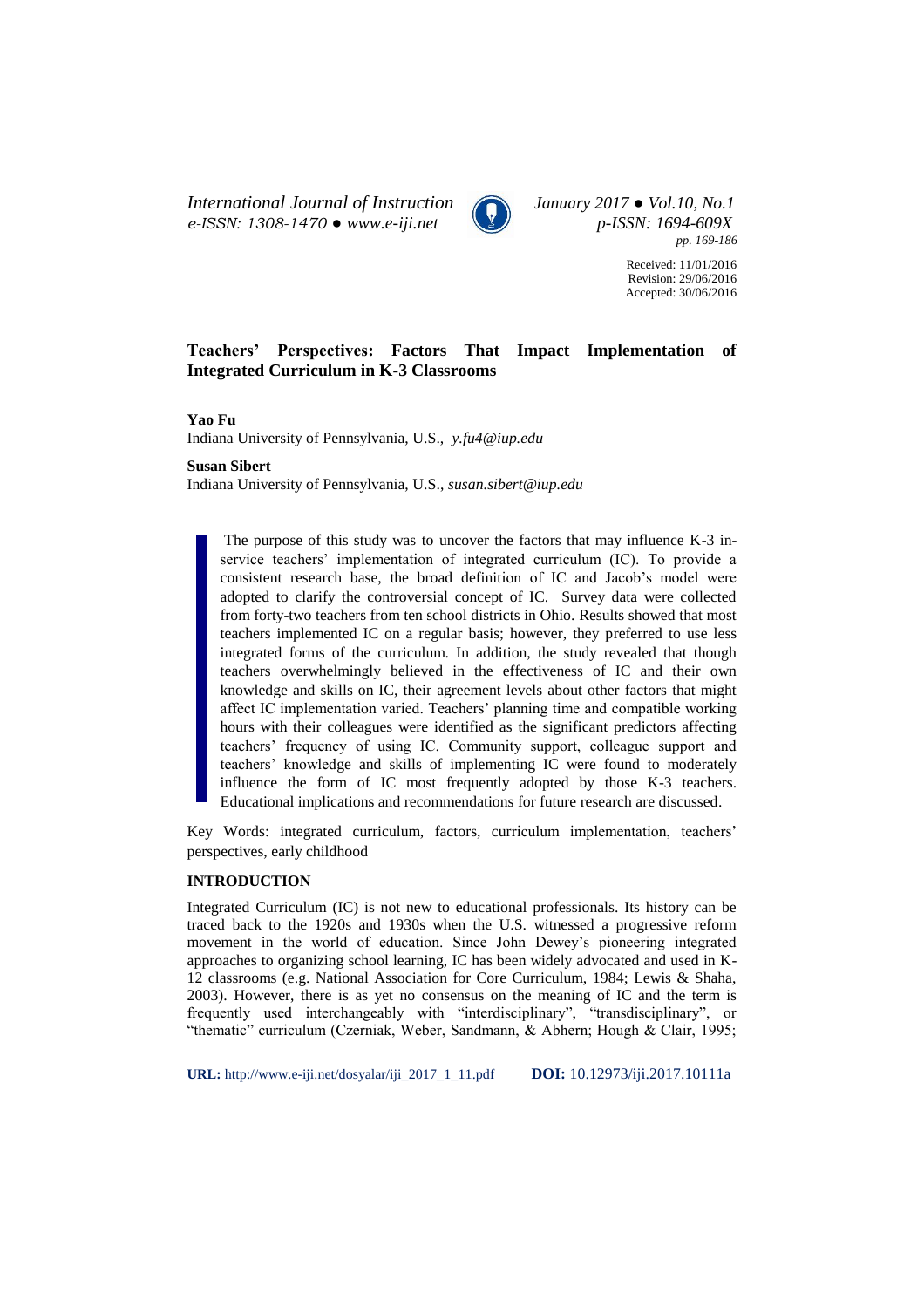Jacobs, 1989; Vars, 1993). The lack of consistent theoretical framework prevents researchers and education professionals from developing a clear understanding of curriculum integration. This, in turn, causes further confusion in teaching practices when teachers attempt to implement IC in their classrooms. As Jacobs (1989) stated, "teachers refer to their 'interdisciplinary unit' when, in fact, their meaning of interdisciplinary unit is 180 degrees different from their colleagues' down the hall" (p. 6).

Previous research on IC has focused on three primary topics. Some studies have explored the effectiveness of IC. There have been ongoing investigations concerning whether IC can benefit students' learning, such as resulting in higher levels of motivation and academic performance (Lewis & Shaha, 2003; MacMath, Roberts, Wallace, & Chi, 2009; Orillion, 2009). Some studies highlighted the importance of inservice and pre-service teachers' competencies to implement IC (Harrell, 2010; Richards & Shea, 2006). However, fewer studies have probed the conditions that impact curriculum implementation, including collegial relationships, professional training, administrative leadership and many other factors (Meister &Nolan, 2001; Wallace, Sheffield, Rennie, & Venville, 2007).

The IC research discussed above indicated that a number of factors are critical to successful curriculum implementation; however, these factors have been examined often in isolation from each other. The present study attempted to conduct a more comprehensive investigation on the related factors that affect implementation of IC in K-3 classrooms. Specifically, the researcher intended to uncover how teachers' beliefs in the effectiveness of IC, teacher knowledge and skills to implement IC, as well as other factors beyond teaching may impact their curriculum decisions. Additionally, the study was conducted from teachers' perspectives, which helped to collect teachers' views of IC. Since implementing IC is a complicated and dynamic process that cannot be separated from the complex realities of schooling (Martinello & Cook, 1994), in-service teachers are a good resource to identify factors that may affect the implementation of IC. Last but not least, the current study was grounded in a consistent theoretical base by adopting the broad definition of IC and Jacobs' (1989) model to clarify the controversial concept of IC.

## **LITERATURE REVIEW**

In response to the challenge of lacking a clear theoretical framework for IC, the key concept of IC is defined in its broader sense in this study, as a collective term for any curriculum form that deliberately links knowledge associated with more than one subject area. This broad definition is consistent with what Meeth (1978) notes, an emphasis that deliberately identifies the relationship across disciplines. Similarly, Shoemaker (1989) defines IC as education organized in such a way that it cuts across subject-matter lines, and brings together various aspects of the curriculum into meaningful association to focus upon broad areas of study. There are others who also advocate this broad definition. For instance, Gehrke (1998) broadly defines curriculum integration as the following: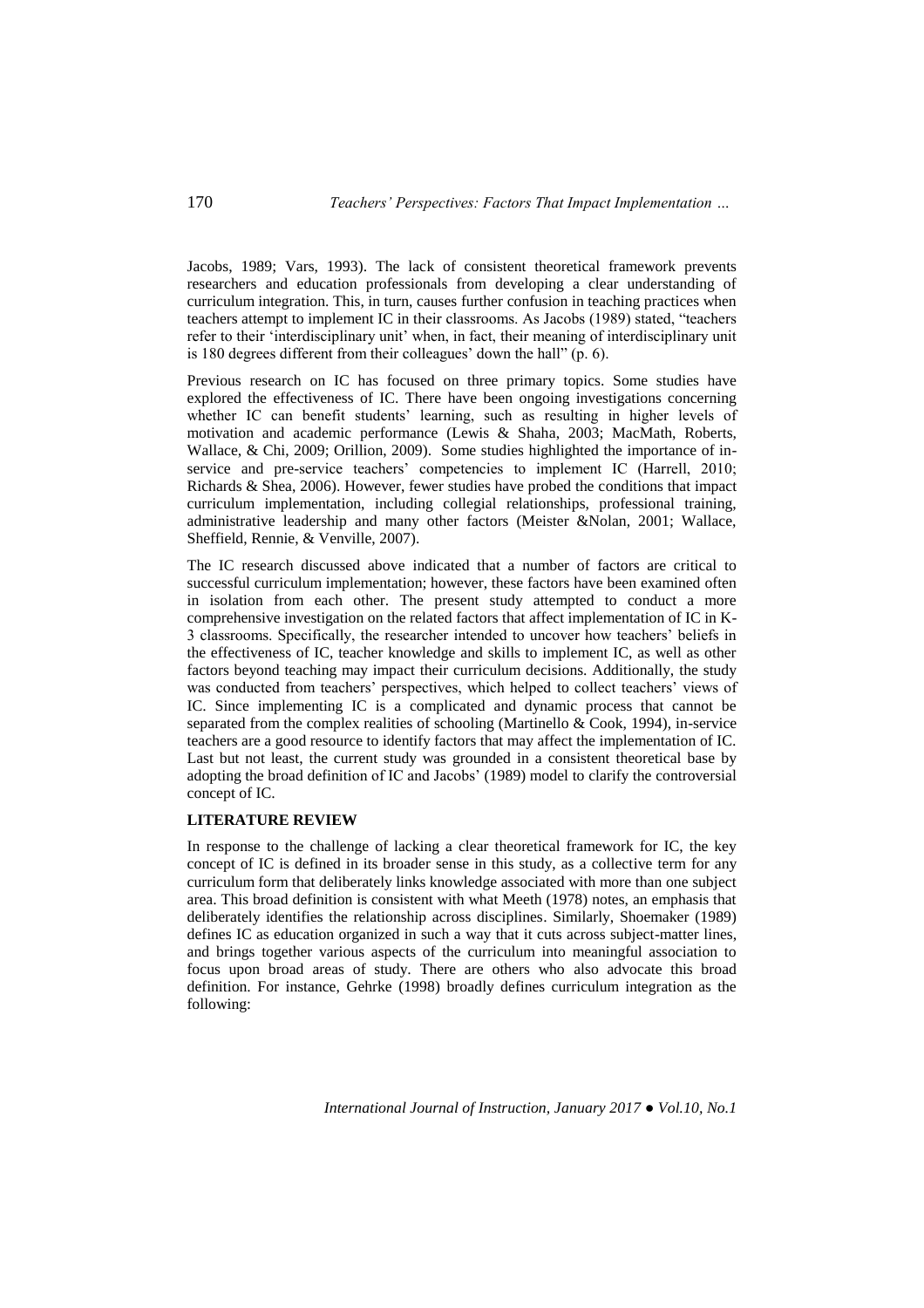## *Fu & Sibert* 171

[a] collective term for those forms of curriculum in which student learning activities are built, less with concern for delineating disciplinary boundaries around kinds of learning, and more with the notion of helping students recognize or create their own learning. (p. 248)

To further clarify the concept, Jacobs' (1989) model was used as the basis to categorize different curriculum forms that fall under the umbrella of IC. Jacobs stated that school curricula should provide students with experiences in both the discipline-specific field of study and interdisciplinary integration. She suggested a continuum of options for content design with the discipline-specific option at one end and the complete program at the other. According to Jacobs, the complete program option is the most integrated form of IC where "students live in the school environment and create the curriculum out of their day-to-day lives" (p. 18). Between the two ends of Jacobs' model are the four design options − parallel, complementary, inter-disciplinary, and integrated day designs − to be used to distinguish different curricular forms most frequently implemented by the K-3 teachers in the study. As Jacobs explains, in the parallel discipline design, teachers sequence their lessons to correspond to lessons in the same area in other disciplines; in the complementary discipline design, teachers bring together related disciplines in a formal unit/course to investigate a theme or topic; in the interdisciplinary design, teachers integrate the full range of disciplines in the school's curriculum into periodic units/courses; and in the integrated day, teachers create a fullday program based primarily on themes and problems emerging from the child's world.

Since the birth of IC, there have been continuous discussions and explorations as to how it benefits student learning. As early as 1984, the National Association for Core Curriculum examined over eighty studies on the effectiveness of integrative programs and concluded that, in almost every case, the students in integrative programs performed well or better on standardized achievement tests than those students from traditional curriculum programs. Many quantitative and qualitative studies have confirmed the effectiveness of IC and overwhelmingly supported that students can benefit from IC in different areas, such as academic achievement, teamwork, ownership, motivation and attitudes (Cviko, McKenney, & Voogt, 2013; MacMath, Roberts, Wallace, & Chi, 2009; Lewis & Shaha, 2003; Zhbanova, Rule, Montgomery, & Nielsen, 2010). A closer look at the existing literature indicates that a variety of factors may affect IC implementation in schools, including teachers' beliefs in IC, teachers' knowledge and skills in carrying out IC, and many other issues beyond teaching.

## **Teachers' Beliefs in IC**

A great number of researchers have investigated the effectiveness of IC by comparing the model with the traditional curriculum or analysing a certain integrated unit/course; however, limited attention has been directed towards teachers' beliefs in the effectiveness of IC. Lun's (2006) research about challenges of teaching IC sheds some light on primary school teachers' beliefs in IC. A survey on the theory and practice of IC was administered to 117 teachers currently teaching 1-6 grade levels. Based on the major findings, the researcher concluded that the participating teachers were strongly in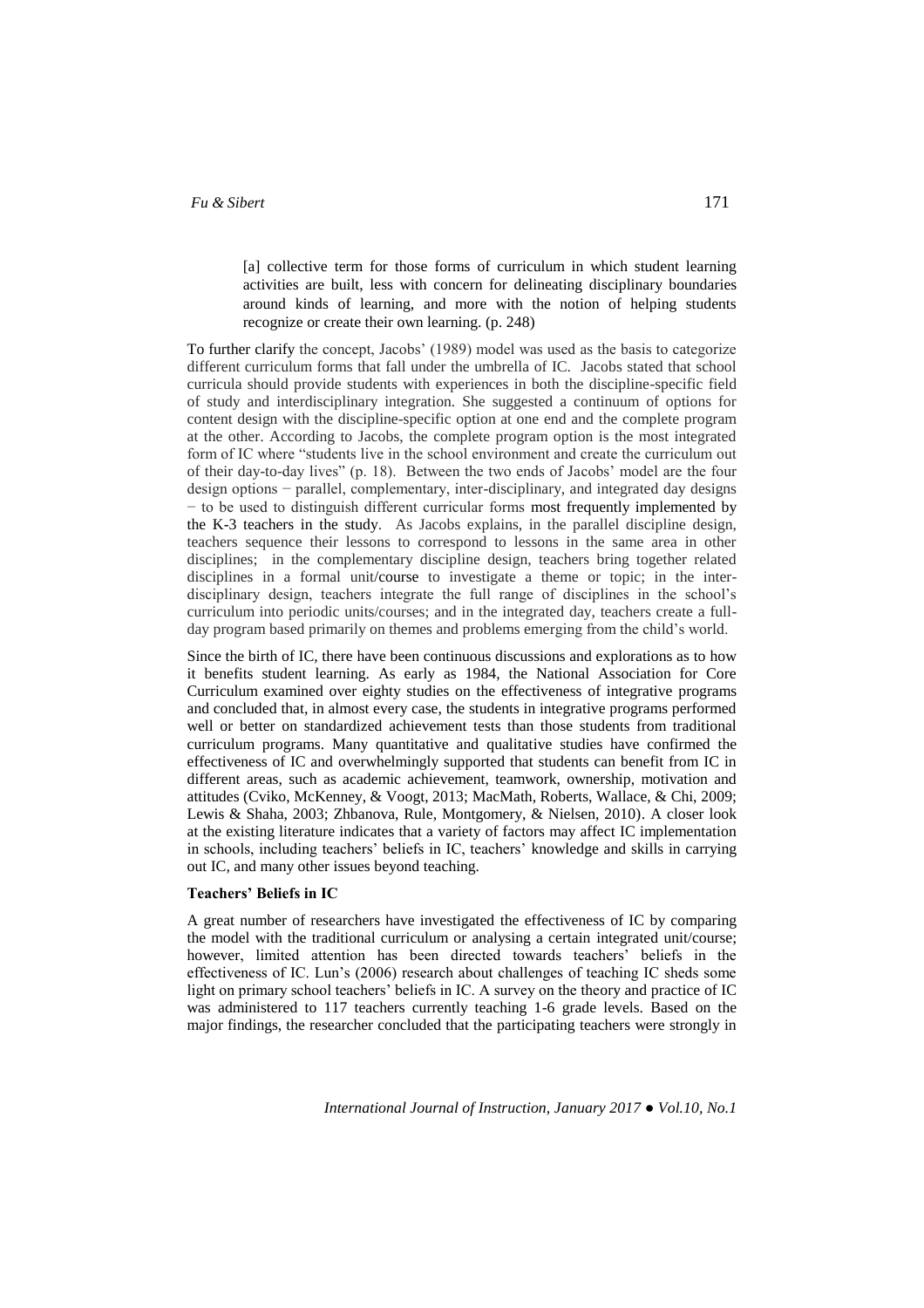support of IC implementation. They believed that IC enhanced connections between different subject areas, related classroom learning to real-world experiences, helped improve students' academic performance, and encouraged students' meaningful application of knowledge. Teachers' beliefs in the effectiveness of IC was confirmed and extended by Ozturk and Erden (2010). To explore teachers' perceptions on IC, Otzurk and her colleague conducted a survey questionnaire of 255 female preschool teachers. The study found that teachers had positive beliefs about IC in general. In particular, many teachers perceived IC to be effective in supporting meaningful learning, enriching traditional learning activities, and fostering children's overall development. Quite a number of studies have underscored the importance of teachers' beliefs with regard to educational topics and how these beliefs profoundly affect teachers' decisionmaking processes and teaching practices (Borko & Putnam, 1996; Kagan, 1992; Richardson, 1994). As Pajares (1992) suggested, any inquiry into teachers' practices should involve a concurrent study on teachers' beliefs. Thus, the study on teachers' beliefs in the effectiveness of IC is of great necessity.

## **Teachers' Knowledge and Skills on IC**

In addition to teachers' beliefs about the curriculum, teachers' ability to implement curriculum may affect what they bring to the classroom and how they will teach. As Hinde (2005) noted, successful implementations of IC require skilled and knowledgeable teachers. The complexity of using IC challenges both in-service and preservice teachers to develop overall teaching competency, including content knowledge in different subject areas, theoretical knowledge on IC, and pedagogical knowledge of implementing IC.

To effectively teach IC, teachers have to possess adequate knowledge in various subject areas. Studies revealed that improving teachers' content knowledge deserves special attention. Cunningham, Perry, Stanovich and Stanovich (2004) surveyed 722 K-3 teachers' content knowledge in English reading. The findings of the research were disappointing in that the participants, on average, showed very limited knowledge of children's literature, phoneme awareness and phonics. What is worse, it was found that "teachers tend to overestimate their reading-related subject matter knowledge, and are often unaware of what they know and do not know" (p. 140). Teachers' content knowledge in other academic disciplines, such as mathematics, science, and social studies, has also been examined by researchers (Lampert, 1988; Lee, 2010; Wilson & Wineburg, 1988). For example, Lee's (2010) research focused on exploring kindergarten teachers' content knowledge of mathematics. Through his assessment of 81 teachers' mathematical knowledge in six subcategories, he concluded that although teachers demonstrated relatively higher level of content knowledge in number sense and pattern, they needed further improvement in spatial sense and comparison. In terms of science, Harrell (2010) reported that many teachers are not competent to teach integrated science curriculum due to their insufficient content knowledge needed to teach science. Another study conducted by Lam, Alviar-Martin, Adler, and Sim (2013) reported similar results. The researchers analysed eleven teachers' interview data, and concluded that teachers' inadequate content knowledge in different subject areas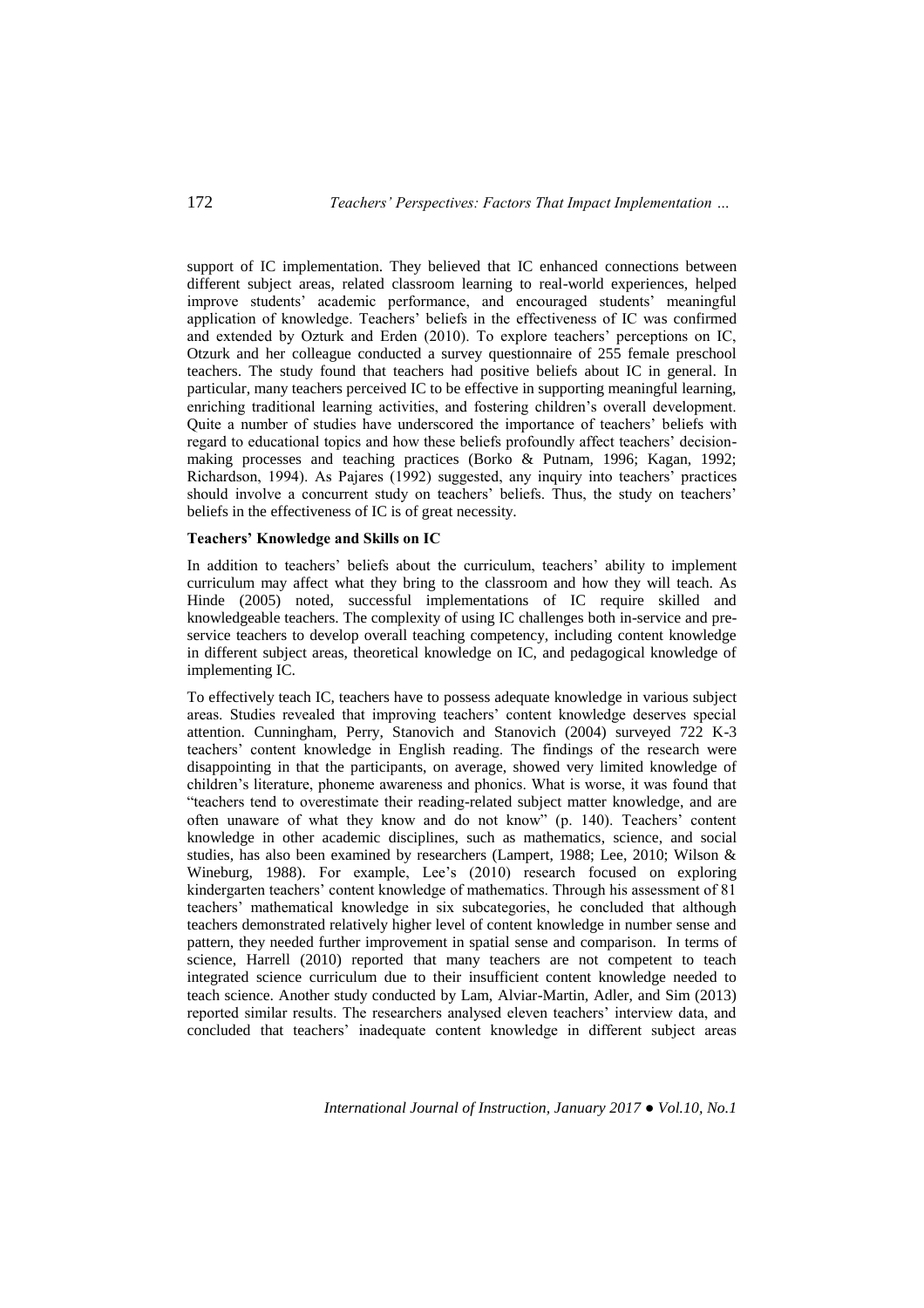## *Fu & Sibert* 173

prevented them from identifying key ideas to be covered in teaching an integrated curriculum.

While the researchers warned us with a red flag of teachers' insufficient content knowledge, Park (2008) echoed that teachers were not yet well prepared in theoretical knowledge on IC, either. All of the in-service elementary teachers interviewed by Park shared a common concern about the absence of theoretical support in their teaching practice. From this, he summarized:

> The participant teachers were only partially acquainted with the primary concepts behind the integrative approach, and their understandings of these concepts were largely intuitive and not based on a study of their significance and of the possibilities of applying them to their teaching. They planned activities for integration that were mostly dependent on their intuition and experiences without an appropriate theoretical basis, which affects the essence and quality of integrated curricular development in school. (p. 314)

A more recent study implemented by Araujo and his colleagues (2013) also indicated teachers' lack of theoretical knowledge on IC. Through analysis of focus group and individual interviews from twenty-seven participants, the authors found that teachers demonstrated various understandings of IC. In other words, although implemented the same mandated curriculum, the participants reported quite different perceptions of what the term IC meant in the context of math instruction.

Apart from grappling with inadequate content and theoretic knowledge for curriculum integration, teachers are also challenged to improve their pedagogical knowledge. Richards and Shea (2006) investigated twenty-eight pre-service teachers who taught kindergarteners and first graders in a field-based interdisciplinary program. The two researchers described these teachers' struggles with two pedagogical issues. One was the interweaving of different subject areas into a more cohesive IC framework; the other was the difficulty of preparing lessons in a more creative way. The study not only discovered the problems that pre-service teachers had in conducting IC, but also foresaw the urgent need to examine in-service teachers' pedagogical competencies, which is crucial for IC implementation.

### **Other Issues beyond Teaching**

There are many other issues that may complicate curriculum integration in K-3 classrooms. Lun's (2006) survey indicated that the biggest barrier of implementing IC was teachers' heavy workload that deprived them of enough planning time. He also pointed out that a major difficulty for carrying out curriculum integration arose from the need for more collaboration between teachers of different subject areas. This collaboration required that teachers are given more compatible working hours to cooperate with each other. Other obstacles for curriculum integration in the early childhood setting have been noted by Park (2008) and Na (2004), such as lack of resources, student support, parent support and information on IC.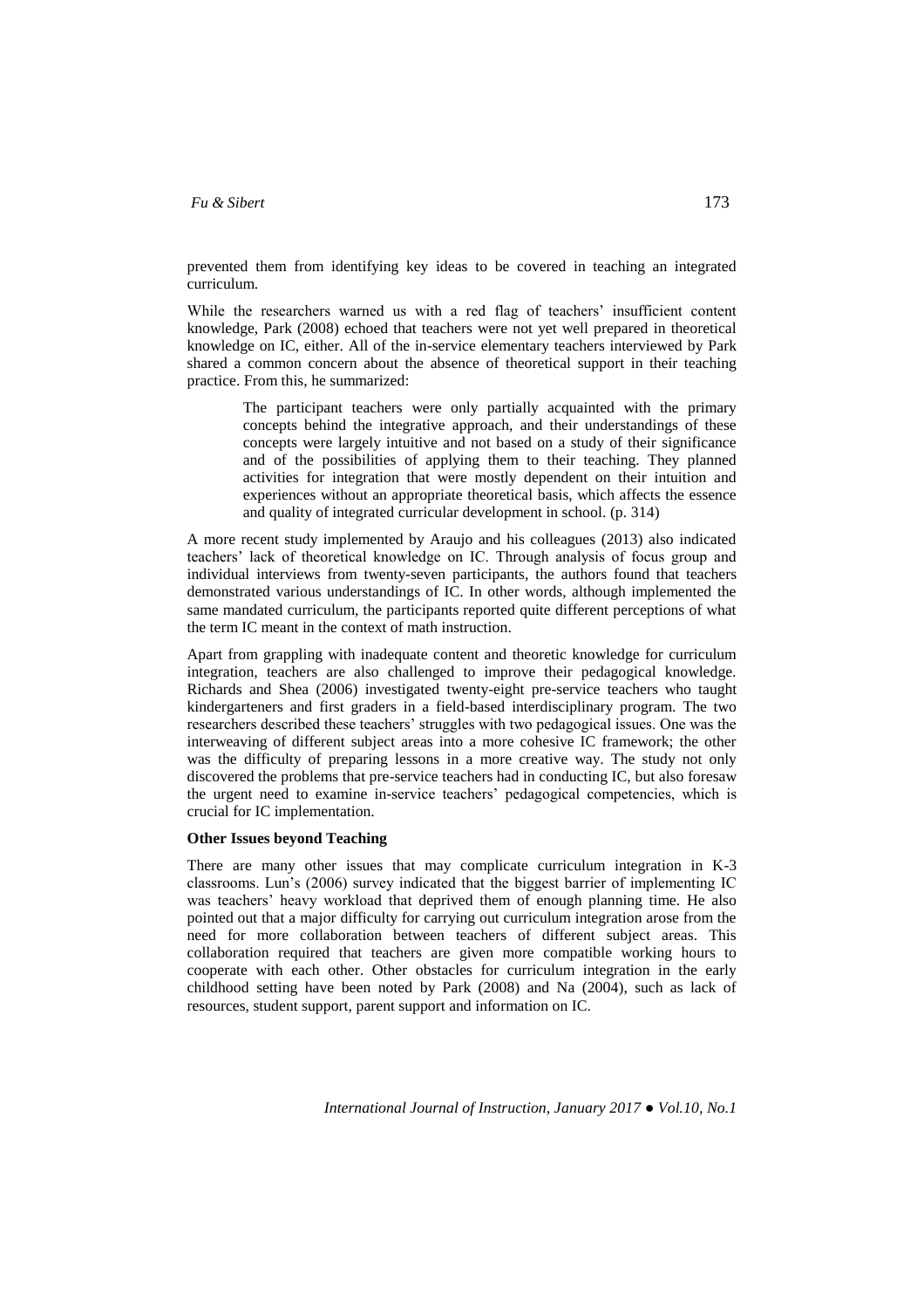Similar and different factors that may influence IC implementation have been identified beyond K-3 grade levels. Beane (1995) portrayed how various factors outside the classroom may turn against integration, such as insufficient support from fellow teachers, administrators and parents. Similar findings were reported in Meister and Nolan's (2001) case study which interpreted how five high school teachers were challenged to restructure an interdisciplinary curriculum completely imposed by the administration. The teachers' dilemma in curriculum restructuring included the absence of teacher input into the decision to restructure, lack of professional development, lack of a written curriculum, lack of administrative leadership and the pull between teachers' loyalty to their own subject areas and allegiance to their interdisciplinary team. All these conditions led to teachers' uncertainty and doubt in moving from subject-centered teaching to interdisciplinary teaching and, therefore, made curriculum integration extremely difficult. Likewise, Wallace, Sheffield, Rennie and Venville (2007) have scrutinized conditions that may impact integration. Comparing two case studies of nine Western Australian middle schools over the past decade and interviewing six in-service teachers from these schools, Wallace and his colleagues concluded that there are four conditions affecting curriculum integration. These four conditions are known as "shared purpose," "collegial relations," "norms of improvement," and "the structure." (p. 41) In addition to the factors mentioned above, Owoyemi's (2014) study revealed that students' readiness to learn, teachers' interaction with students, and quality and availability of teaching materials to construct the curriculum all significantly influenced planning and implementation of IC.

## *Research Aim*

The literature review suggested that a variety of factors may impact teachers' implementation of IC. First, teachers' beliefs about the effectiveness of IC can influence whether teachers want to adopt and use the curriculum in their classrooms. Second, teachers' knowledge and skills on IC not only determines the teaching competence of the curriculum, but also may greatly affect teachers' curriculum decisions. Finally, other factors beyond teachers' control, such as time, resources, and support from students, parents and colleagues, are also critical to the successful implementation of the curriculum. However, in previous studies these factors have often been examined in isolation from each other. And almost no studies have examined the effects of such factors on the frequency and form of IC implementation in early childhood settings. Given these limitations of previous research, the purpose of the current study was to explore the factors that may influence K-3 teachers' decisions to implement IC in their classrooms. In detail, this study was conducted around four research questions:

1. How often do K-3 teachers implement integrated curriculum?

2. What form of integrated curriculum do they most frequently implement?

3. What are the factors that may influence teachers' frequency of implementing the curriculum?

4. What are the factors that may influence teachers' choice of curricular form?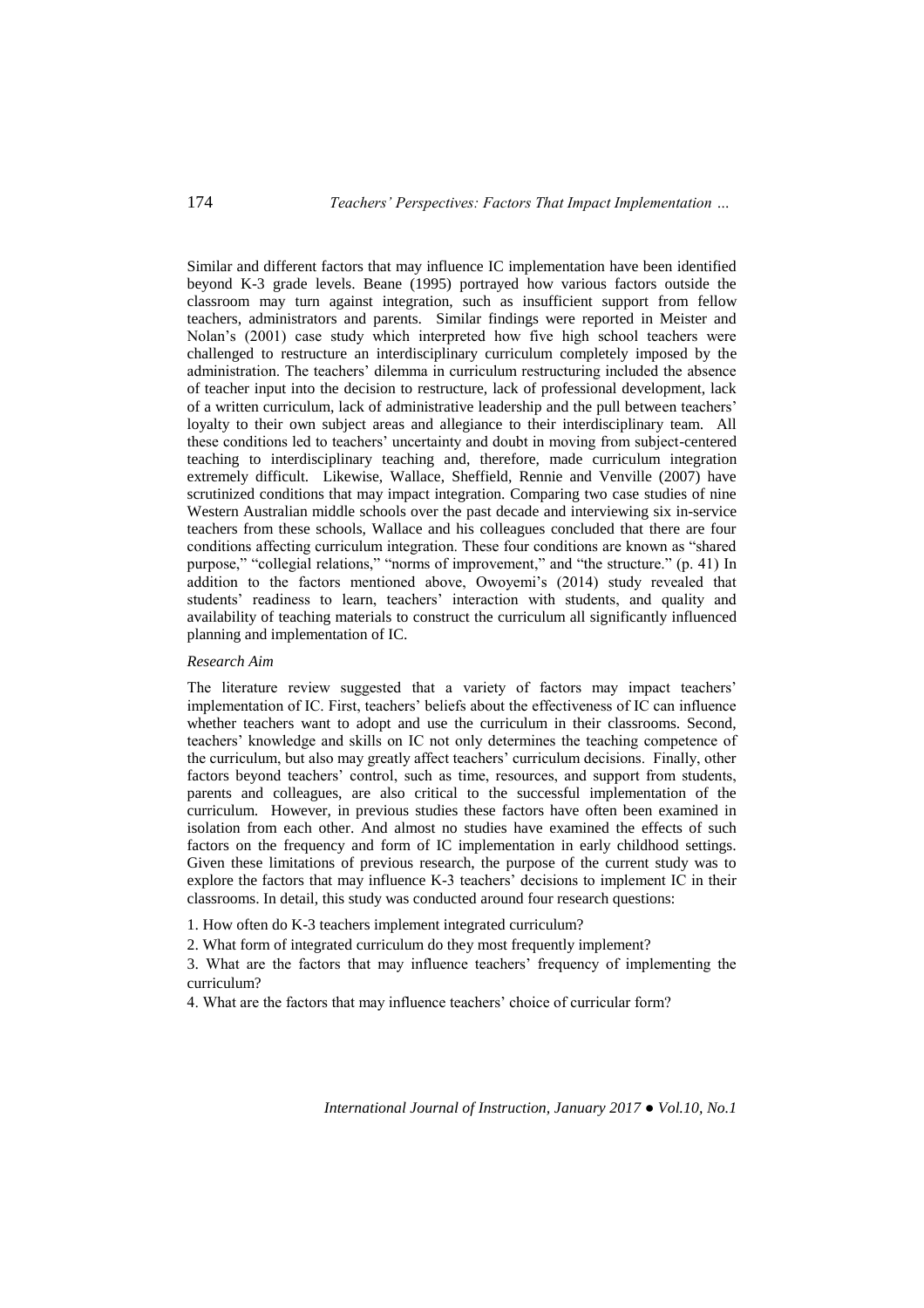### **METHOD**

As stated, this study attempted to discover how the related factors affect K-3 teachers' implementation of Integrated Curriculum (IC) from teachers' perspectives. A survey questionnaire was used to collect mainly quantitative data, including teachers' implementation of IC and various factors that they believe will impact their curriculum decisions.

### **Participants**

The participants of this study were forty-two K-3 teachers from ten school districts in Ohio. The teacher sample represented a broad range of experience. Specifically, the participants had at least a bachelor's degree with 83.3% possessing a master's degree. Teachers' age and years of teaching varied greatly, but 61.9% were in their thirties and 78.6% had more than five years of primary teaching experience. The teacher sample was spread across the K-3 teaching grade levels, with no single level having fewer than 26.2%. Many participants were teaching more than one subject area, and most of them (78.6%) taught English Language Arts.

## **Instrument**

An online survey was used as the instrument for the study. To increase validity and reliability of the instrument, the 34 survey items were constructed based on a systematic literature review. In specific, the content of the survey items was grounded in the findings of previous studies (e.g. Cunningham, Perry, Stanovich, & Stanovich, 2004; Lee, 2010; Lun, 2006; Na, 2004; Ozturk & Erden, 2010; Park, 2008) that investigated influencing factors of IC implementation. A broad definition of IC was presented at the beginning of the survey, which provided a clear concept to the participating teachers. To help better analyse the teacher sample, the first seven items were used to collect teachers' demographic information (including gender, degree, age, years of primary teaching, teaching grade levels, subject areas, and school district). The three items that followed focused on teachers' implementation of IC, asking about their frequency of implementing IC and most frequently used form of IC. The final 24 items were designed to explore what factors may impact IC implementation. Specifically, these items were divided into four sections. Section 1(items 11-20) intended to find out teachers' beliefs about the effectiveness of IC. Section 2 (items 21-24) requested teachers to report their knowledge and skills of implementing IC. Section 3 (items 25-33) examined other factors beyond teaching that may affect IC implementation. Section 4 (item 34) was open-ended, allowing teachers to supplement those factors not listed in the survey that influence their curriculum decisions.

### **Procedures**

To help identify potential problems in the survey and improve its content validity (Gay, Mills, & Airasian, 2006), a pilot study was conducted before distributing the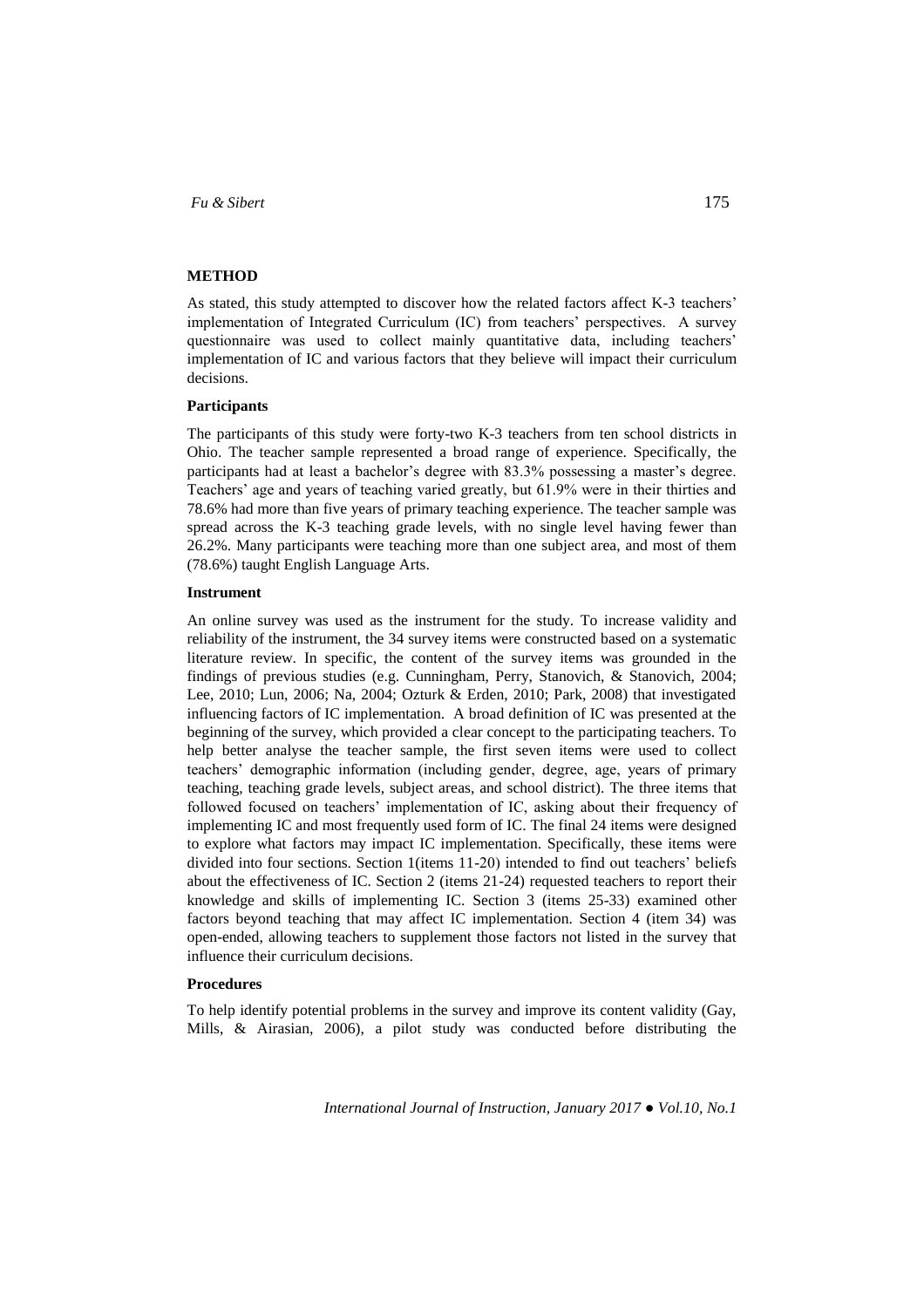questionnaire to the participants. The researcher had three K-3 in-service teachers read the consent form and complete the survey. Based on their suggestions, the survey was revised to provide more detailed directions and to add an open-ended section at the end of the survey that allowed participants to identify other factors not included in the survey. The end product of this pre-test was converted to an online survey and then distributed to potential participants via an invitation email. A follow-up email was sent out half a month before the survey deadline, which reminded those participants who had not filled out the survey. Once the data were collected, they were exported to SPSS software. Data were analysed quantitatively by employing the methods of descriptive statistics (i.e. percentage, mean, and standard deviation), Pearson's correlations and multiple regressions.

# **FINDINGS**

The study was designed to explore the factors that influence K-3 teachers' decision of implementing Integrated Curriculum (IC). The following presents the findings around the four research questions, which offers a better understanding about teachers' implementation of IC and the extent to which the related factors may affect their curriculum decisions.

## **Teachers' Implementation of IC**

Questions concerning teachers' implementation of IC were asked in three items on the survey. Specifically, teachers were requested to report their frequency of implementing IC (item 8) and the form of IC that they most frequently use in their classrooms (items 9- 10). The results showed that 38.1% of the teachers always implement IC and 26.2% frequently use it. Conversely, the rest (35.8%) implement IC on a less regular basis, which means they seldom, occasionally or never use IC in their teaching. It is also noted that except for one teacher who had no experience with IC, the vast majority have implemented some form of IC in their classrooms. The two most common forms, used by 42.9% and 40.5% of the teachers respectively, were Complementary Discipline Unit and Paralleled Discipline Unit. Two less popular forms were Interdisciplinary Unit used by 9.5% of the teachers and Integrated Day by 4.8%. No other form of IC outside the four listed on the survey was reported by the participants.

### **Influencing Factors on IC Implementation**

First of all, descriptive data of teachers' responses to survey items 11-33 were reported in Table 1 below, including mean, standard deviation and percentage of each response choice. In section one, the high mean scores and low standard deviations of items 11-20 demonstrated that the participants overwhelmingly held strong beliefs in the effectiveness of IC. The results from items 21-24 in section two showed that most teachers thought they were, in general, competent to implement IC, with 11.9% strongly agreeing and 83.3% agreeing that they had good knowledge and skills for curriculum implementation. A closer look at the three knowledge domains revealed that the mean scores of theoretical knowledge (3.81) and pedagogical knowledge (3.95) were lower than that of content knowledge (4.26). Compared to the mean scores in the first two sections, those for section three were much lower (ranging from 2.79 to 3.81), reflecting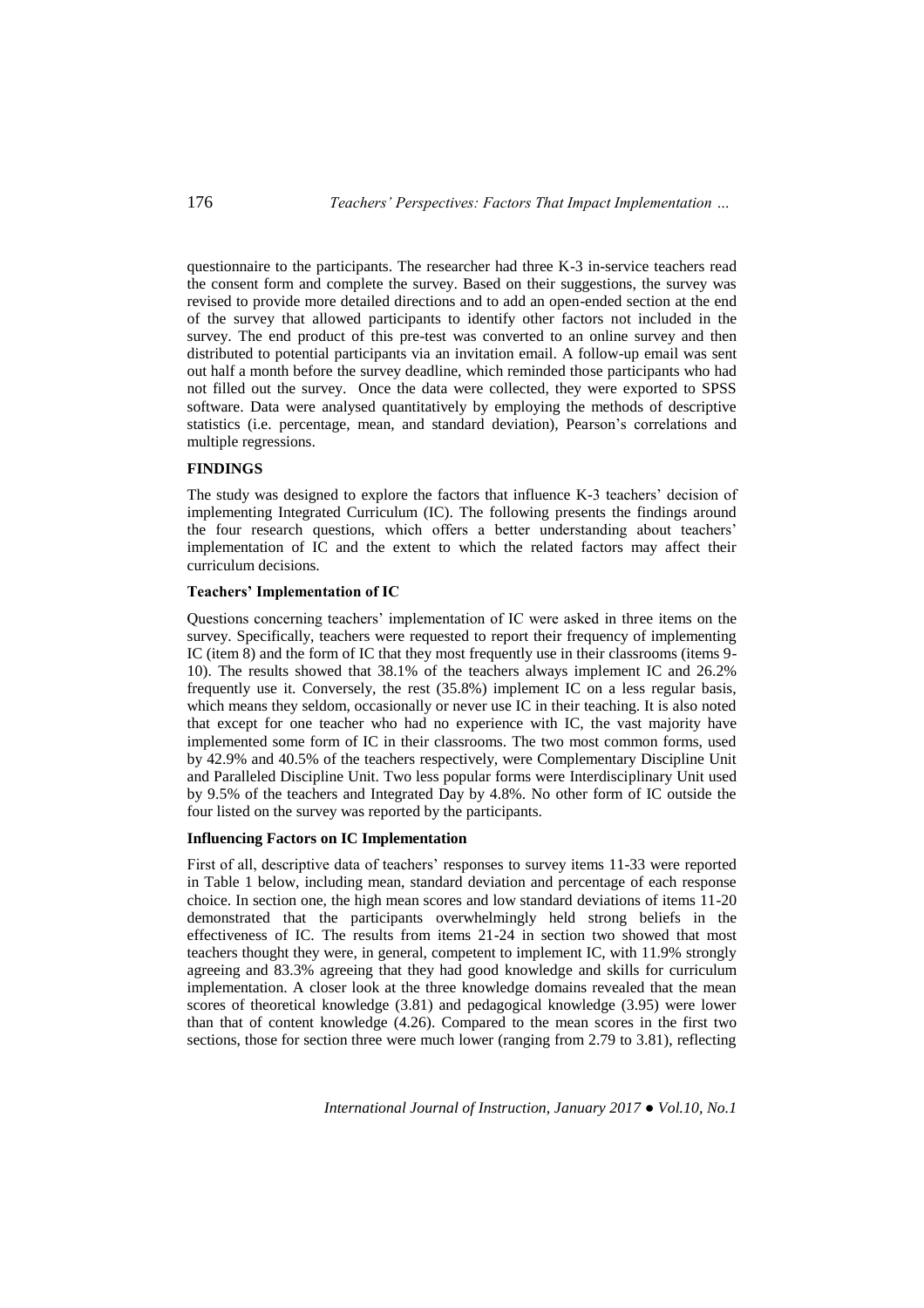## *Fu & Sibert* 177

more variation in teachers' attitudes about factors beyond teaching. Among all the items 25-33, teachers marked strongest disagreement with two factors, planning time and compatible working hours with colleagues.

Table 1

| Survey | Mean | Standard  | Strongly | Agree | Not   | <i>Disagree</i> | <i>Strongly</i> |
|--------|------|-----------|----------|-------|-------|-----------------|-----------------|
| Item   |      | Deviation | Agree    |       | Sure  |                 | Disagree        |
| 11     | 4.64 | 0.48      | 64.3%    | 35.7% | 0.0%  | 0.0%            | $0.0\%$         |
| 12     | 4.71 | 0.46      | 71.4%    | 28.6% | 0.0%  | 0.0%            | 0.0%            |
| 13     | 4.60 | 0.54      | 61.9%`   | 35.7% | 2.4%  | 0.0%            | 0.0%            |
| 14     | 4.45 | 0.54      | 50.0%    | 45.2% | 4.8%  | 0.0%            | 0.0%            |
| 15     | 4.36 | 0.66      | 42.9%    | 52.4% | 2.4%  | 2.4%            | 0.0%            |
| 16     | 4.45 | 0.50      | 45.2%    | 54.8% | 0.0%  | 0.0%            | 0.0%            |
| 17     | 4.60 | 0.54      | 61.9%    | 35.7% | 2.4%  | 0.0%            | 0.0%            |
| 18     | 4.45 | 0.59      | 50.0%    | 45.2% | 4.8%  | 0.0%            | 0.0%            |
| 19     | 4.33 | 0.65      | 42.9%    | 47.6% | 9.5%  | 0.0%            | 0.0%            |
| 20     | 4.36 | 0.73      | 47.6%    | 42.9% | 7.1%  | 2.4%            | 0.0%            |
| 21     | 4.05 | 0.49      | 11.9%    | 83.8% | 2.4%  | 2.4%            | 0.0%            |
| 22     | 3.81 | 0.63      | 7.1%     | 71.4% | 16.7% | 4.8%            | $0.0\%$         |
| 23     | 4.26 | 0.50      | 28.6%    | 69.0% | 2.4%  | 0.0%            | 0.0%            |
| 24     | 3.95 | 0.49      | 7.1%     | 83.8% | 7.1%  | 2.4%            | 0.0%            |
| 25     | 3.57 | 0.89      | 7.1%     | 61.9% | 11.9% | 19.0%           | $0.0\%$         |
| 26     | 2.79 | 1.14      | 0.0%     | 35.7% | 26.2% | 19.0%           | 19.0%           |
| 27     | 2.95 | 1.08      | 4.8%     | 31.0% | 28.6% | 26.2%           | 9.5%            |
| 28     | 3.14 | 0.93      | 2.4%     | 40.5% | 28.6% | 26.2%           | 2.4%            |
| 29     | 3.81 | 0.89      | 19.0%    | 54.8% | 14.3% | 11.9%           | 0.0%            |
| 30     | 3.81 | 1.09      | 28.6%    | 40.5% | 19.0% | 7.1%            | 4.8%            |
| 31     | 3.24 | 0.85      | 7.1%     | 26.2% | 52.4% | 11.9%           | 2.4%            |
| 32     | 3.74 | 0.73      | 9.5%     | 61.9% | 21.4% | 7.1%            | 0.0%            |
| 33     | 3.31 | 0.64      | 2.4%     | 33.3% | 57.1% | 7.1%            | 0.0%            |

Means, Standard Deviations, and Percentages of Items 11-33

As suggested by Stemler (2004), Pearson correlation coefficients were then computed to examine the internal consistency within section one and section two. Even though Table 1 offers detailed descriptive information concerning the results of each individual item, it fails to demonstrate the extent to which the items in each of the first two sections combined together to represent the respective factor. That is, how well items 11-20 together represented the factor of teachers' beliefs in the effectiveness of IC and how items 21-24 together represented the factor of teachers' knowledge and skills in implementing IC. The internal consistency of these items was examined by conducting Pearson's correlations between the score of each item and the total score of these items. The correlation coefficients for all items in section one were highly significant at the 0.01 level, ranging from .64 to .89. Significant correlation coefficients, ranging from .591 to .795, were also reported between each of the items 21-24 and the total of all four items ( $p \leq 0.01$ ), indicating high internal consistency within section two. Given that strong internal consistency was demonstrated, the average score of items 11-20 and that of items 21-24 were used to statistically represent teachers' overall responses on the respective factors of teachers' beliefs in the effectiveness of IC and teachers' knowledge and skills of implementing IC.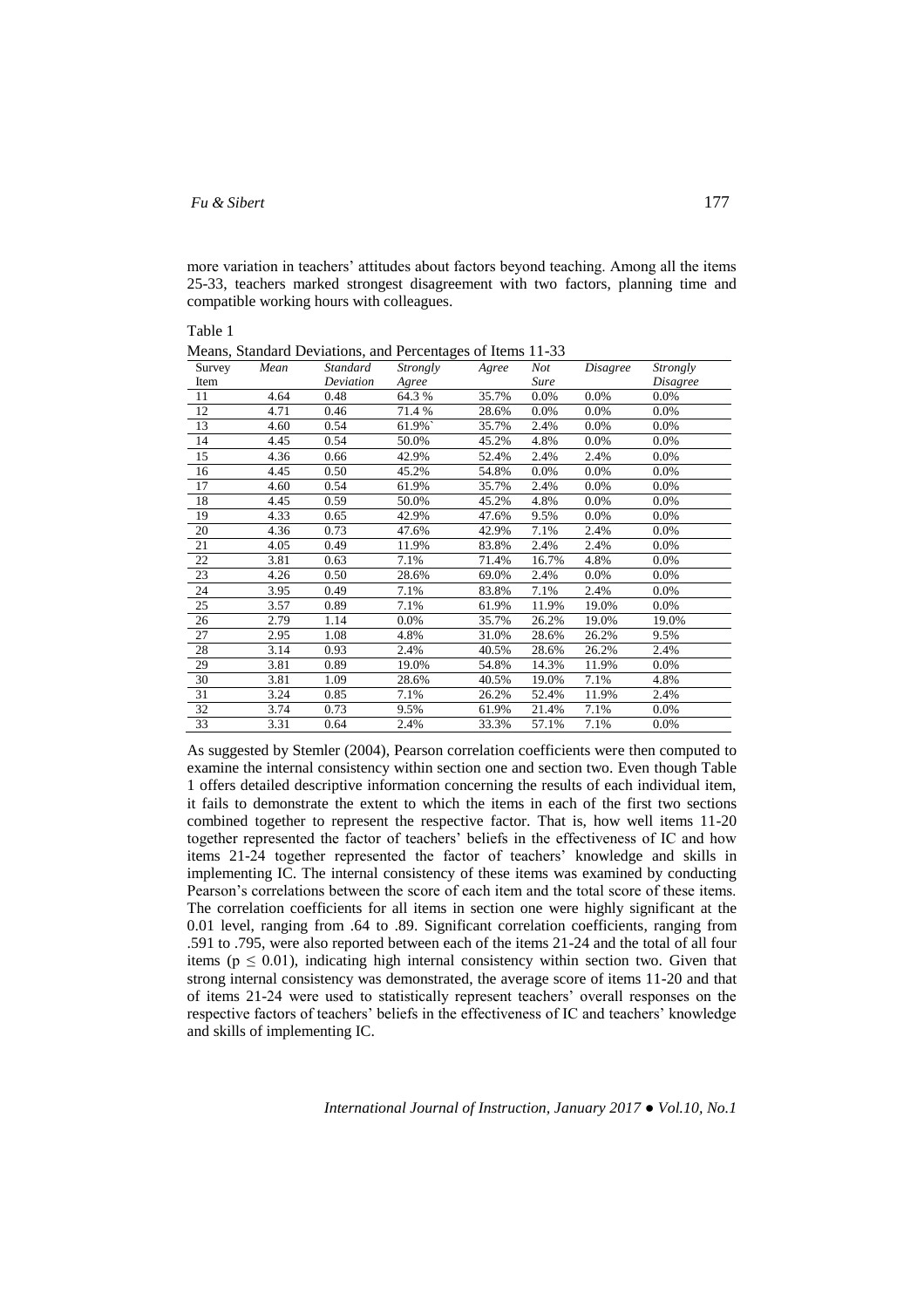Finally, the multiple regression analyses were employed to examine the extent to which various factors can predict teachers' implementation of IC. In detail, the forward method (Field, 2009) was used to search for significant predictors. The two outcome variables were teachers' frequency of implementing IC and the form of IC that they used most in classrooms. The predictor variables were teachers' beliefs in the effectiveness of IC, teachers' knowledge and skills in implementing IC, resources, planning time, compatible working hours with colleagues, professional development, administration support, colleague support, parent support, student support and community support. When teachers' frequency of implementing IC was the outcome variable, teachers' planning time and compatible working hours with colleagues were significant predictors at .05 level (see Table 2). These two factors accounted for 69.6% of the total variance. The positive b-values for planning time and compatible working hours indicated positive relationships. In other words, as teachers' planning time of IC increases, their frequency of implementing IC increases; and as teachers' compatible working hours with other colleagues also increases, so does frequency of implementing IC.

Table 2

Summary of significant predictor variables of IC implementation frequency

|                          |      | Beta |       |     |     |
|--------------------------|------|------|-------|-----|-----|
| Constant                 | .156 |      | 3.758 | 001 | 696 |
| Planning Time            | .545 | 519  | 3.147 | 003 |     |
| Compatible Working Hours | .385 | .348 |       | 041 |     |

When the form of IC was the outcome variable, Community Support, Colleague Support, and Teachers' Knowledge and Skills were found as significant predictors at the significance level of .05 (see Table 3). When all three predictors were included, the model accounted for a total of 31.4% of the variance in the form of IC implemented by teachers, with Community Support explaining 14.4%, Colleague Support 8.9% and Teachers' Knowledge and Skills 8.1%. Additionally, the negative b-values for Community Support (-.507) and Teachers' Knowledge and Skills (-.699 ) indicated that the more community support the teachers have, the less likely they will use the more integrated forms of IC; the more knowledge and skills teachers have, the less likely they will use the more integrated curricular form. The b-value for Colleague Support is .247, showing a positive relationship between the predictor and outcome variables. Simply, the more colleague support teachers can receive, the more likely they are to use a more integrated form of IC during their teaching practice.

#### Table 3

Summary of significant predictor variables of most frequent IC form

|                          |         | <b>Beta</b> |          | Sig  | $R^2$ |
|--------------------------|---------|-------------|----------|------|-------|
| Constant                 | 6.49    |             | 4.735    | .000 | 314   |
|                          |         |             |          |      |       |
| <b>Community Support</b> | $-.572$ | $-.430$     | $-2.970$ | .005 |       |
| Colleague Support        | .247    | .314        | 2.204    | .034 |       |
| Knowledge and Skills     | -.696   | $-.290$     | $-2.119$ | .041 |       |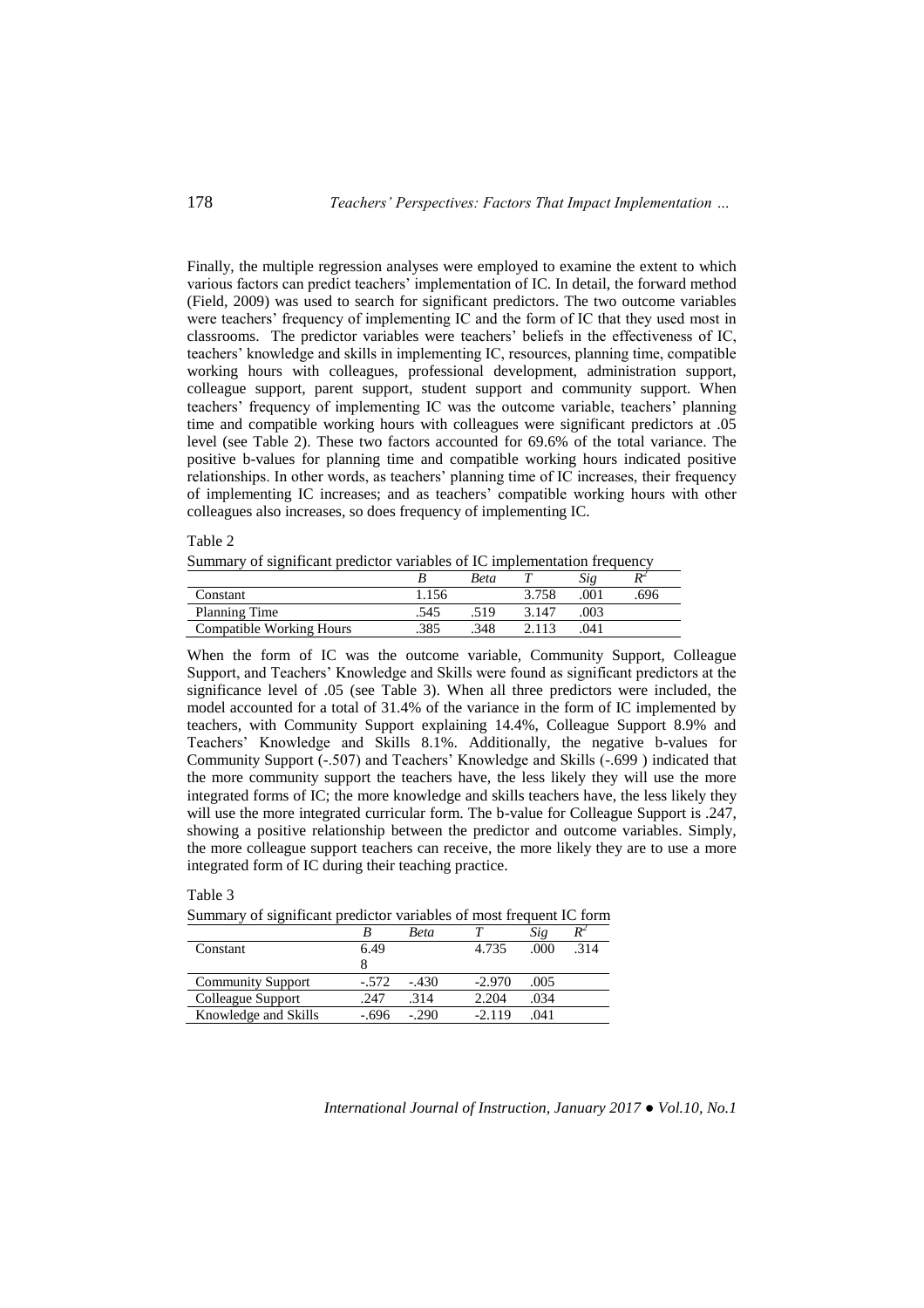#### **DISCUSSION AND IMPLICATIONS**

Although the superiority of Integrated Curriculum (IC) over the traditional curriculum has been widely supported in the existing literature (e.g. Zhbanova, Rule, Montgomery, & Nielsen, 2010), the potential educational benefits of IC cannot be realized without teachers' successful implementation of it in their classrooms. The study results expanded our understanding on how IC is being used in early childhood education settings.

Firstly, the study revealed that teachers almost unanimously believed in the effectiveness of IC and demonstrated high levels of confidence in their knowledge and skills of curriculum integration. Yet, their agreement levels about other factors that may influence IC implementation vary. These results echoed the findings of previous research (Lun, 2006; Ozturk & Erden, 2010) that early childhood teachers generally have strong beliefs that IC can benefit student learning in multiple ways. An interesting discrepancy between the existing literature and current study is related to teachers' selfreflection of their knowledge and skills on IC. While some researchers (Lee, 2010; Park, 2008; Richards & Shea, 2006) concluded that teachers' knowledge on IC was underdeveloped, this study found that teachers, in general, think they possess proper knowledge and skills in teaching IC. Since teachers were self-reporting, they may have inadvertently misreported or overestimated their competency, as suggested by Cunningham, Perry, Stanovich and Stanovich (2004). The gap between teachers' actual abilities and beliefs of their knowledge and skills demands further investigations.

Secondly, the current analysis of the teacher survey data confirmed the importance of teachers' planning time and compatible working hours with their colleagues as critical factors affecting teachers' curriculum decision, as stated in Lun's work (2006). Further, this study identified planning time and compatible working hours as two strong predictors of teachers' frequency of using IC in the classroom. Planning an integrated curriculum is not an easy task, since it takes considerable preparation time and requires collaboration from teachers in various disciplines. The intensification and extension of teachers' workload often stress teachers with excessive administration and clerical work and decrease their time spent on teaching or teaching-related tasks (Campbell  $\&$  Neill, 1992, 1994). To enhance frequency of implementing IC, school administrators should consider adjusting teachers' workload to allow more planning time and teacher team work. On the teachers' part, they should strive to take full use of their working time, improve skills in work management, and actively seek opportunities to collaborate with their colleagues.

Thirdly, the findings suggested that although most teachers implemented IC on a regular basis, they preferred to use less integrated forms of IC (based on Jacobs' model), i.e. Paralleled Discipline Design and Complementary Discipline Unit. The variance in teachers' choice of curriculum forms can be moderately predicted by three factors, which are Community Support, Colleague Support and Teachers' Knowledge and Skills. The positive relationship between teachers' knowledge and skills and the form of IC they adopted indicated that teachers with inadequate knowledge and skills on IC tended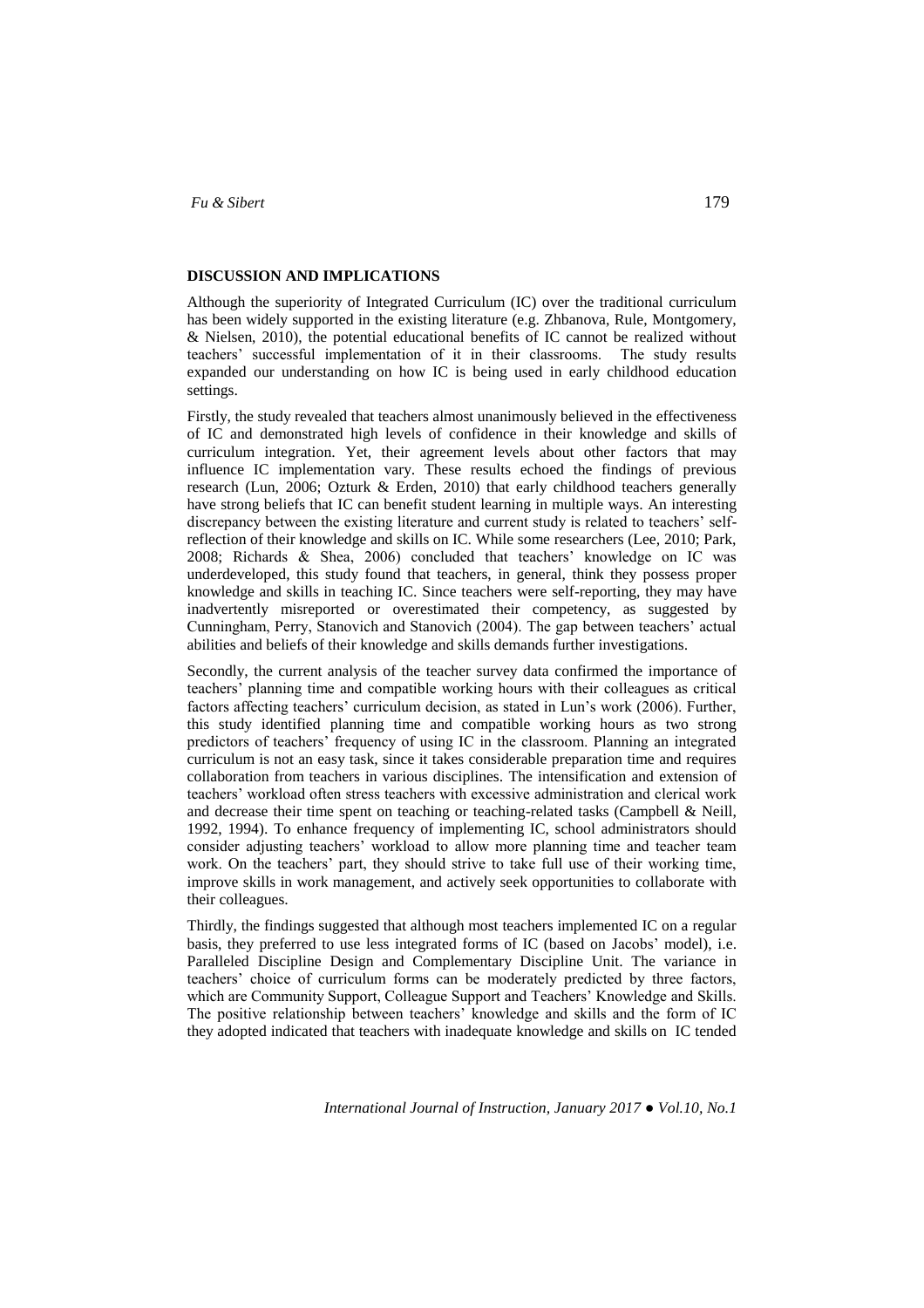to use less integrated form, because they may not well know how to implement more integrated forms of IC. Due to the fact that most teacher education programs in the U.S. are structured around separate courses in subject areas (Darling-Hammond, 2006), it is not surprising at all to find that many teachers' competence to design and implement IC is underdeveloped. This demands teacher educators to seek an alternative approach to reconceptualise the structure of the existing programs and engage pre-service teachers in interdisciplinary teaching which will break the boundaries between individual content areas. To cultivate quality future educators, pre-service teachers should develop a clear understanding about the meaning of IC; they also need to be exposed to different forms of IC, so that they can differentiate among them, study the characteristics of each, and practice on using diverse curricular forms to enhance instruction and learning outcomes.

It is also interesting to note that the more support that teachers received from the community and their colleagues, the less integrated form of IC they would use. This may be partly explained by the fact that the less integrated curricular form was more popular than their more integrated counterparts, since they are much easier to be planned and implemented. However, the in-depth reasons of why community support and colleague support negatively influenced the level of curriculum integration need to be further probed.

### **RECOMMENDEIONS**

Despite its educational significance, the study is not without limitations and can be improved in the following aspects. First, the sample size of the study is small, and all the 42 participants are K-3 teachers currently employed by public elementary schools in the U.S. Therefore, the generalization level of the study may be limited by the participants' demographic characteristics and sample size. This challenges future researchers to carry out large-scale studies by recruiting early childhood teachers with more diverse backgrounds across the country. Secondly, the discussion above indicated that some other significant predictors are not included in the survey questionnaire. To provide a more accurate understanding of the topic, research efforts need to centre on the factors, not included in the current study, which may impact K-3 teachers' implementation of IC. Another limitation is that less than comprehensive data types are used to address the research question. More qualitative data, such as classroom observations, lesson plans and interviews could be employed to help gather more in-depth information on the topic. The mixed methods design would not only take advantage of the synergy and strength of both qualitative and qualitative research methods (Gay, Mills, & Airasian, 2006) but also help gain a more comprehensive understanding of the related factors that may influence K-3 teachers' implementation of IC and how these factors affect teachers' curricular decisions. Last but not least, if we look beyond teachers' perspectives, what other voices should be heard with regard to IC? For example, how do principals, students and their parents perceive the various factors that may affect the IC being used in early childhood classrooms?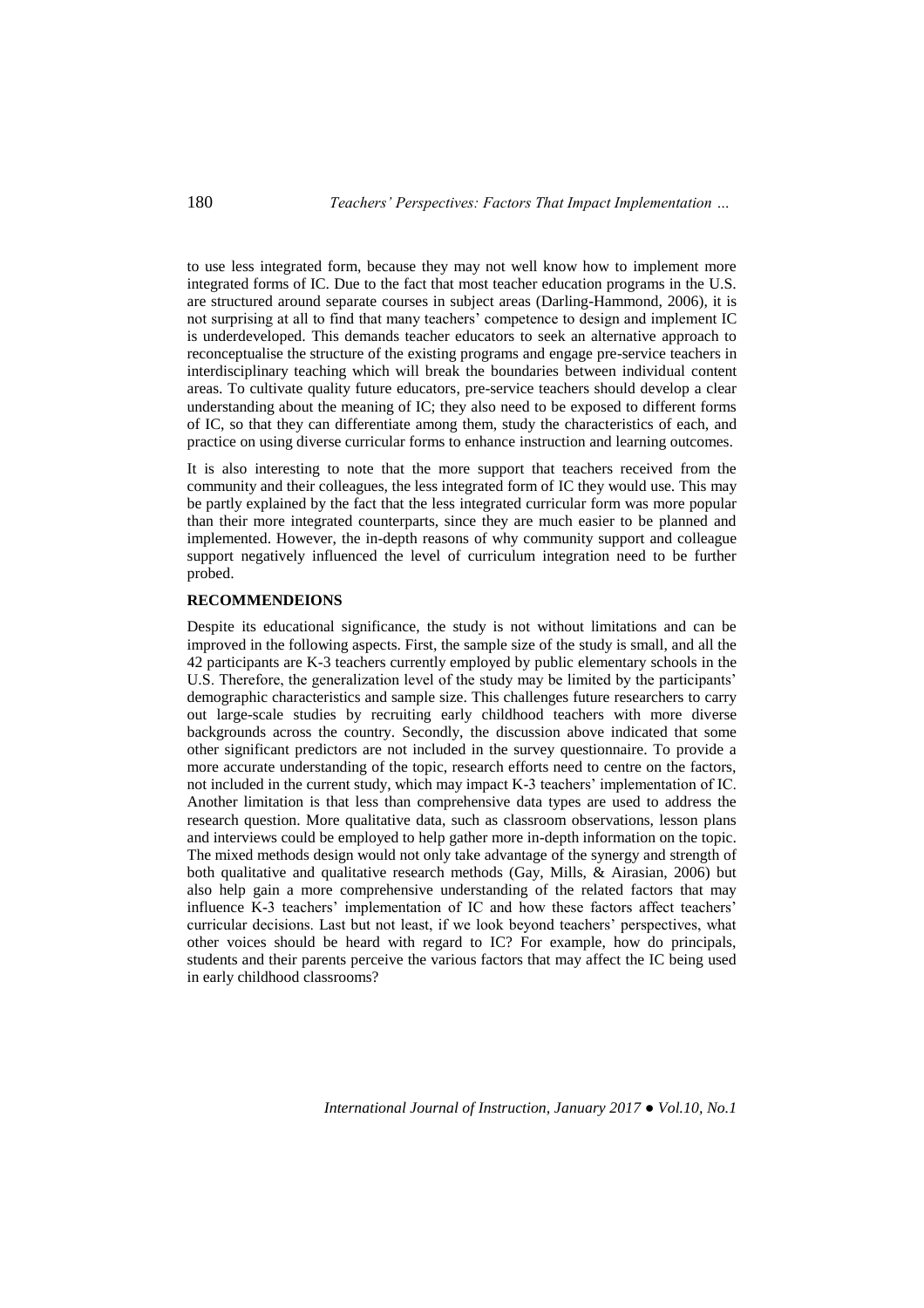#### **REFERENCES**

Araujo, Z., Jacobson, E., Singletary, L., Wilson, P., Lowe, L., Marshall, A. M. (2013). Teachers' conceptions of integrated mathematics curricula. *School Science and Mathematics, 113* (6), 285-296.

Beane, J. A. (1995). Introduction: What is a coherent curriculum? In J. A. Beane (Ed.), *Toward a coherent curriculum*. Alexandria, VA: Association for Supervision and Curriculum Development.

Borko, H., & Putnam, R. T. (1996). Learning to teach. In D. C. Berliner & R. C. Calfee (Eds.), *Handbook of educational psychology* (pp. 673-708). New York, NY: Macmillan.

Campell, R. J., & Neill, S. R. (1992). *The use and management of secondary teachers' time after the Education Reform Act 1988.* Warwick: Warwick University.

Campell, R. J., & Neill, S. R. (1994). *Secondary teachers at work*. London: Paul Chapman.

Cviko, A., McKenny, S., & Voogt, J. (2013). The teacher as re-designer of technology integrated activities for early literacy curriculum. *Journal of Educational Computing Research, 48*(4), 447-468.

Creswell, J. W. (2008). *Educational research: Planning, conducting, and evaluating quantitative and qualitative research*. Boston, MA: Pearson.

Cunningham, A. E., Perry, K. E., Stanovich, K. E., & Stanovich, P. I. (2004). Disciplinary knowledge of K-3 teachers and their knowledge calibration in the domain of early literacy. *Annals of Dyslexia, 54*(1), 139-167.

Czerniak, C. M., Weber, W. B., Sandmann, A., & Abhern, J. (1999). A literature review of science and mathematics integration. *School Science and Mathematics, 99*(8), 421- 430.

Darling-Hammond, L. (2006). Constructing 21<sup>st</sup>-century teacher education. *Journal of Teacher Education, 57*(3), 300-314.

Field, A. (2009). *Discovering Statistics Using SPSS*. London: Sage Publications.

Gay, L. R., Mills, G. E., & Airasian, P. (2006). *Educational research: Competencies for analysis and applications*. New Jersey: Pearson Education.

Gehrke, N. J. (1998). A look at curriculum integration from the bridge. *Curriculum Journal*, 9(2), 247-260.

Harrell, P. E. (2010). Teaching an integrated science curriculum: Linking teacher knowledge and teaching assignments. *Issues in Teacher Education, Spring,* 145-165.

Hinde, E. R. (2005). Revisiting curriculum integration: A fresh look at an old idea. *Social Studies, 96(3).*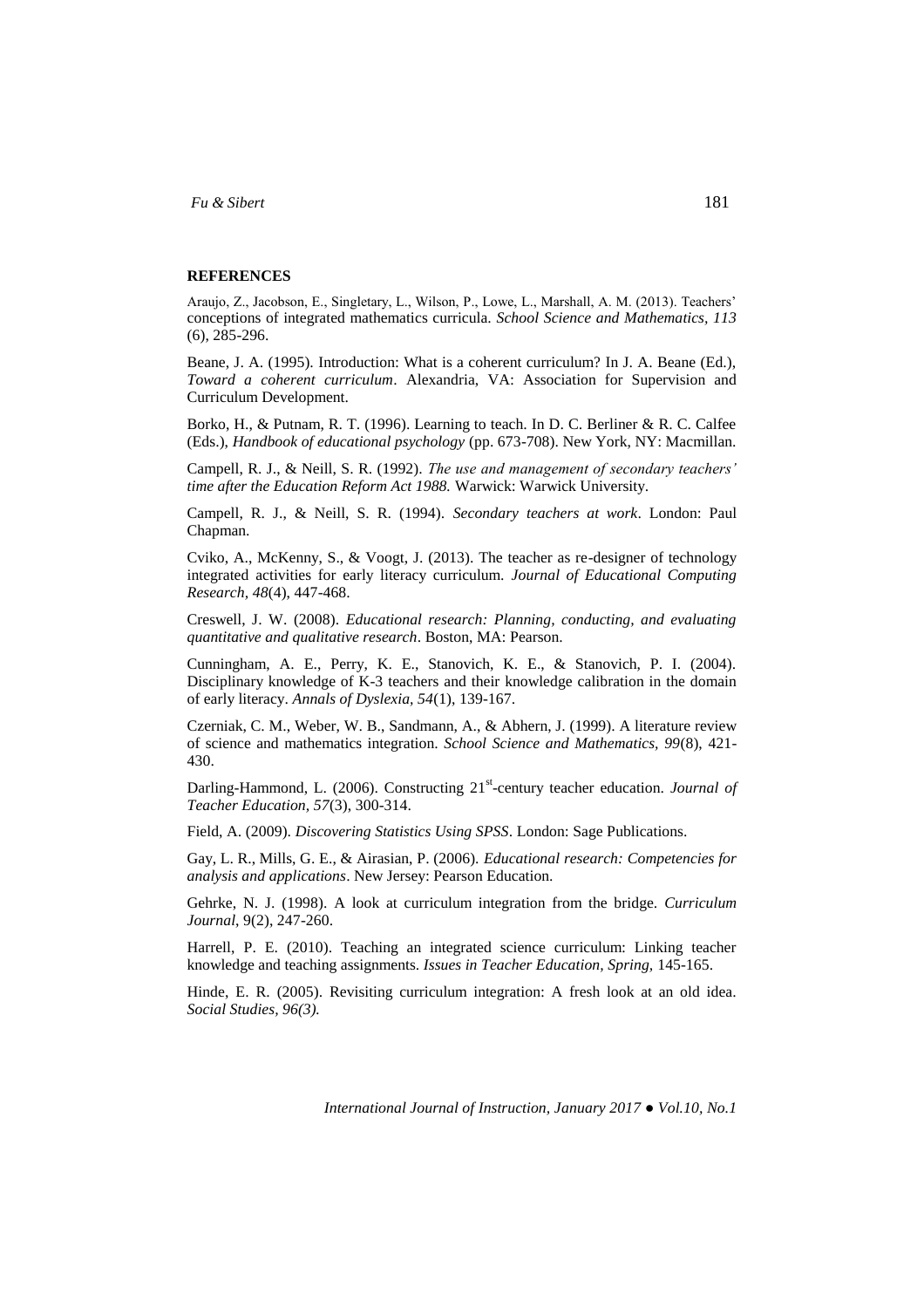Hough, D. L., & Clair, B. (1995). The effects of integrated curricula on young adolescent problem-solving. *Research in Middle Level Education Quarterly, 19*(1), 1- 25.

Jacobs, H. H. (1989). *Interdisciplinary curriculum: Design and implementation*. Alexandria, VA: Association for Supervision and Curriculum Development.

Kagan, D. M. (1992). Implication of research on teacher belief. *Educational Psychology, 27*, 65-90.

Lam, C. C., Alviar-Martin, T., Adler, S. A., & Sim, J. B. (2012). Curriculum integration in Singapore: Teachers' perspectives and practice. *Teaching and Teacher Education, 31*, 23-34.

Lampert, M. (1988). What can research on teacher education tell us about improving quality in mathematics education? *Teaching and Teacher Education. 4*, 157-170.

Lee, J. (2010). Exploring kindergarten teachers' pedagogical content knowledge of mathematics. *International Journal of Early Childhood, 42*, 27-41.

Lewis, V. K., & Shaha, S. H. (2003). Maximizing learning and attitudinal gains through integrated curricula. *Education, 123*(3), 537-547.

Lun, W. (2006). Teach integrated curriculum: Teachers' challenges. *Pacific-Asian Educational Journal, 18*(1), 88-102.

MacMath, S., Roberts, J., Wallace, J., & Chi, X. (2009). Curriculum integration and atrisk students: A Canadian case study examining student learning and motivation. *British Journal of Special Education, 37*(2).

Martinello, M. L., & Cook, G. E. (1994). *Interdisciplinary inquiry in teaching and learning*. NY: Macmillan College Publishing Company.

Meeth, L. R. (1978). Interdisciplinary studies: Integration of knowledge and experience. *Change, 10*, 6-9.

Meister, D. G., & Nolan J. (2001). Out on a limb on our own: Uncertainty and doubt in moving from subject-centered to interdisciplinary teaching. *Teachers College Record, 103*(4), 608-633.

Na, J. (2004). Elementary school teachers' understandings on curriculum integration. *The Korean Journal of Curriculum Studies, 22*(1), 101-124.

Orillion, M. F. (2009). Interdisciplinary curriculum and student outcomes: The case of a general education course at a research university. *The Journal of General Education, 58*(1).

Owoyemi, T. E. (2014). Effect of professionalism on teachers' perception of integrated science curriculum. *Journal of Educational Review, 7*(3), 391-401.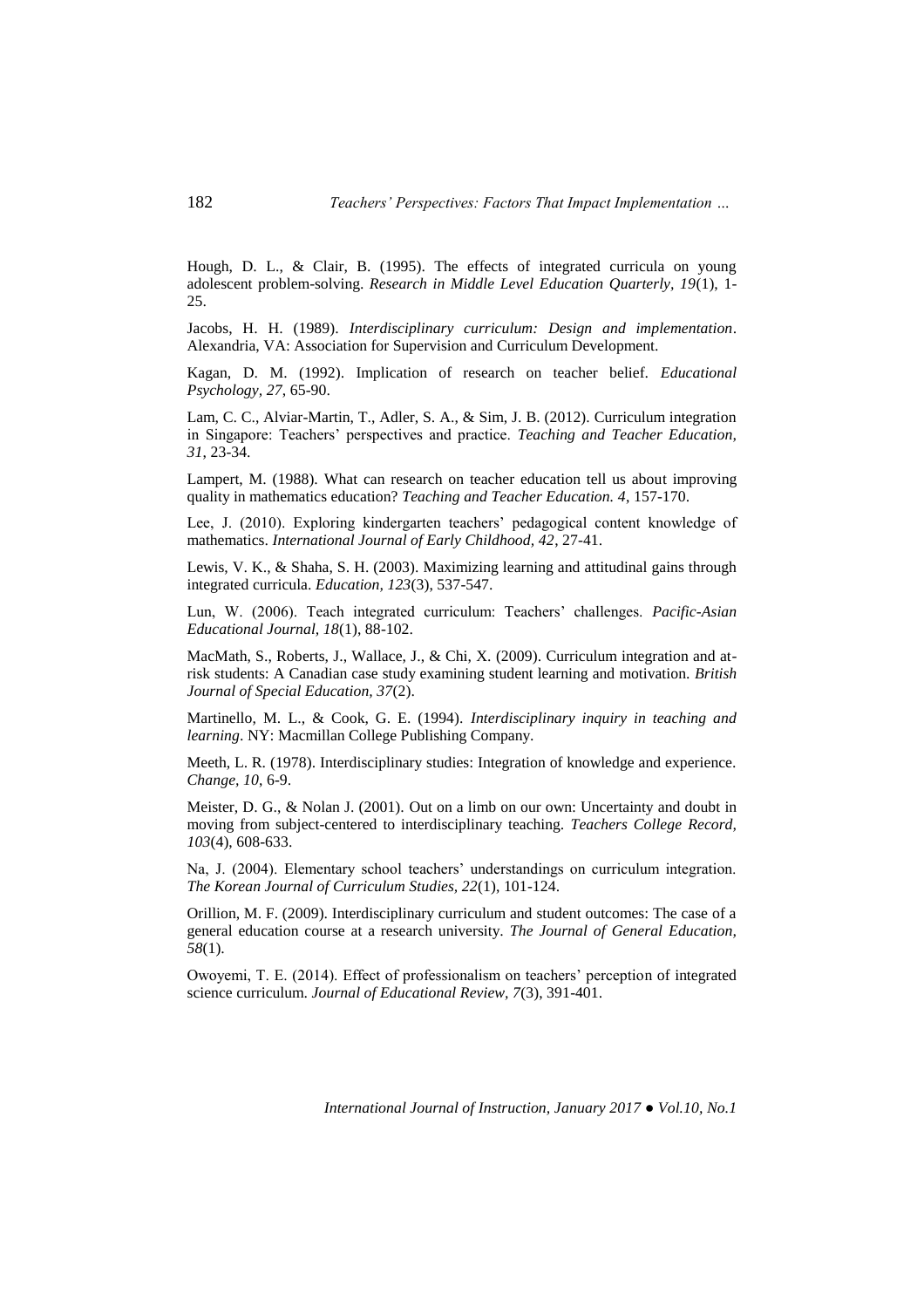Ozturk, E., & Erden, F. T. (2011). Turkish preschool teachers' beliefs on integrated curriculum: integration of visual arts with other activities. *Early Childhood Development and Care, 181*(7), 891-907.

Pajares, M. F. (1992). Teachers' beliefs and educational research: Cleaning up a messy construct. *Review of Educational Research, 62*(3), 307-332.

Park, M. (2008). Implementing curriculum integration: The experiences of Korean elementary teachers. *Asia Pacific Education Review, 9*(3), 308-319.

Richards, J. C., & Shea, K. T. (2006). Moving from separate subject to interdisciplinary teaching: The complexity of change in a preservice teacher K-1 early field experience. *The Qualitative Report, 11*(1), 1-19.

Richardson, V. (1994). The consideration of teachers' beliefs. In V. Richardson (Ed.), *Teacher change and the staff development process: A case in reading instruction* (pp.90-108). New York: Teachers College Press.

Shoemaker, B. (1989). Integrative education: A curriculum for the twenty-first century. *Oregon School Study Council, 33*(2).

Stemler, S. E. (2004). A comparison of consensus, consistency, and measurement approaches to estimating interrater reliability. *Practical Assessment, Research & Evaluation, 9*(4). Retrieved August 3, 2015 from http://PAREonline.net/getvn.asp?v=9&n=4

Vars, G. F. (1993). *Interdisciplinary teaching: Why and how.* Ohio: National Middle School Association.

Wallace, J., Sheffield, R., Rennie, L., & Venville, G. (2007). Looking back, looking forward: Re-searching the conditions for curriculum integration in the middle years of schooling. *The Australian Educational Researchers, 34*(2).

Wallace, J., Venville, G., & Rennie, L. J. (2005). Integrating the curriculum. In D. Pendergast, & N. Bahr (Eds), *Teaching middle years:Rethinking curriculum, pedagogy and assessment*. Sydney: Allen and Unwin.

Wilson, S. M., & Wineburg, S. S. (1988). Peering at history through different lenses: The role of disciplinary perspectives in teaching history. *Teachers College Record, 89*, 525-539.

Zhbanova, K. S., Rule, A. C., Montgomery, S. E., & Nielsen, L. E. (2010). Defining the difference: Comparing integrated and traditional single-subject lessons*. Early Childhood Education Journal 38*, 251-258. doi: 10.1007/s10643-010-0405-1.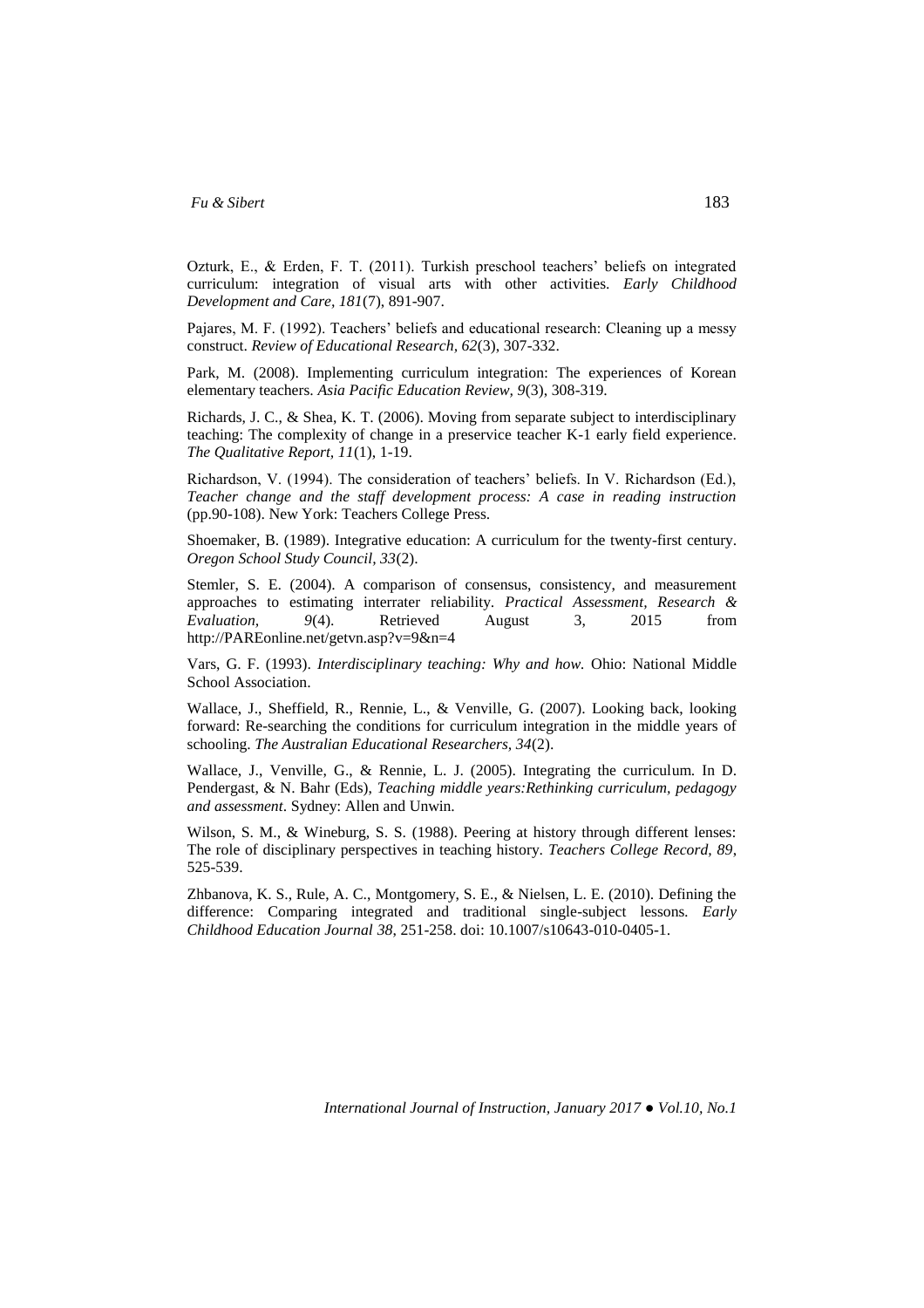#### **Turkish Abstract Öğretmenlerin Bakış Açısıyla: K-3 Sınıflarında Bütünleştirilmiş Program Uygulamasını Etkileyen Faktörler**

Bu çalışmanın amacı, öğretmenlerin K-3 sınıflarında kullandıkları bütünleştirilmiş programı (IC) etkileyen faktörleri ortaya çıkarmaktır. Uygun araştırma tabanını sağlamak için, bütünleştirilmiş programın geniş bir tanımı yapılmış ve bütünleştirilmiş programin tartışmalı kısımlarını açıklığa kavuşturmak için Jacob Modeli uygulanmıştır. Anket verileri Ohio'daki 10 okuldaki 42 öğretmenden toplanmıştır. Sonuçlar çoğu öğretmenin bütünleştirilmiş programı temel düzeyde uyguladığını bunula beraber programın daha az bütünleştirilmiş program kullanmayı tercih ettiklerini göstermiştir. Buna ek olarak bu çalışma öğretmenlerin çoğunlukla bütünleştirilmiş programın etkili olduğuna inanmalarına ve bütünleştirilmiş program hakkındaki bilgilerine ve programı uygulama becerilerine rağmen bütünleştirilmiş program uygulamalarını farklılaştıran başka faktörler olabileceği konusunda uzlaşmışlardır. Öğretmenin planlama zamanı ve meslektaşlarıyla uyum içinde çalışması bütünleştirilmiş programın kullanılma sıklığını belirleyen önemli bir gösterge olarak tanımlanmıştır. Veli desteği, meslektaşların desteğinin ve öğretmenin bütünleştirilmiş program uygulamasıyla ilgili bilgi ve becerisinin K-3 sınıflarında eğitim veren öğretmenlerin bütünleştirilmiş uygulama kullanma sıklığını kısmen etkilediği bulunmuştur. Eğitimsel uygulamalar ve gelecekteki araştırmalar için öneriler tartışılmıştır.

Anahtar Kelimeler: bütünleştirilmiş program, faktörler, program uygulaması, öğretmenlerin bakış açısı, erken çocukluk

#### **French Abstract Les perspectives de Professeurs: les Facteurs qui Impactent la Mise en oeuvre de Programme d'études Intégré dans des Salles de classe K-3**

Le but de cette étude était de découvrir les facteurs qui peuvent influencer la mise en œuvre des professeurs en cours d'emploi k-3 de programme d'études intégré (IC). Pour fournir une base de recherche cohérente, la large définition d'IC et le modèle de Jacob a été adoptée pour clarifier le concept controversé d'IC. Les données d'enquête ont été rassemblées de quarante-deux professeurs de dix secteurs scolaires à l'Ohio. Les résultats ont montré que la plupart des professeurs ont mis en oeuvre l'IC régulièrement; cependant, ils ont préféré utiliser les formes moins intégrées du programme d'études. De plus, l'étude a révélé que quoique les professeurs cru à une grande majorité en efficacité d'IC et leur propre connaissance et compétences sur IC, leurs niveaux d'accord d'autres facteurs qui pourraient affecter la mise en œuvre IC diverse. Le temps de planification des Professeurs et des heures de travail compatibles avec leurs collègues ont été identifiés comme les prophètes significatifs affectant la fréquence des professeurs d'utiliser IC. Le support communautaire, le support de collègue et la connaissance des professeurs et les compétences de mettre en œuvre IC ont été trouvés pour modérément influencer la forme d'IC le plus fréquemment adopté par ces professeurs k-3. Des implications éducatives et des recommandations pour la recherche future sont discutés.

Mots Clés: programme d'études intégré, facteurs, mise en œuvre de programme d'études, les perspectives de professeurs, petite enfance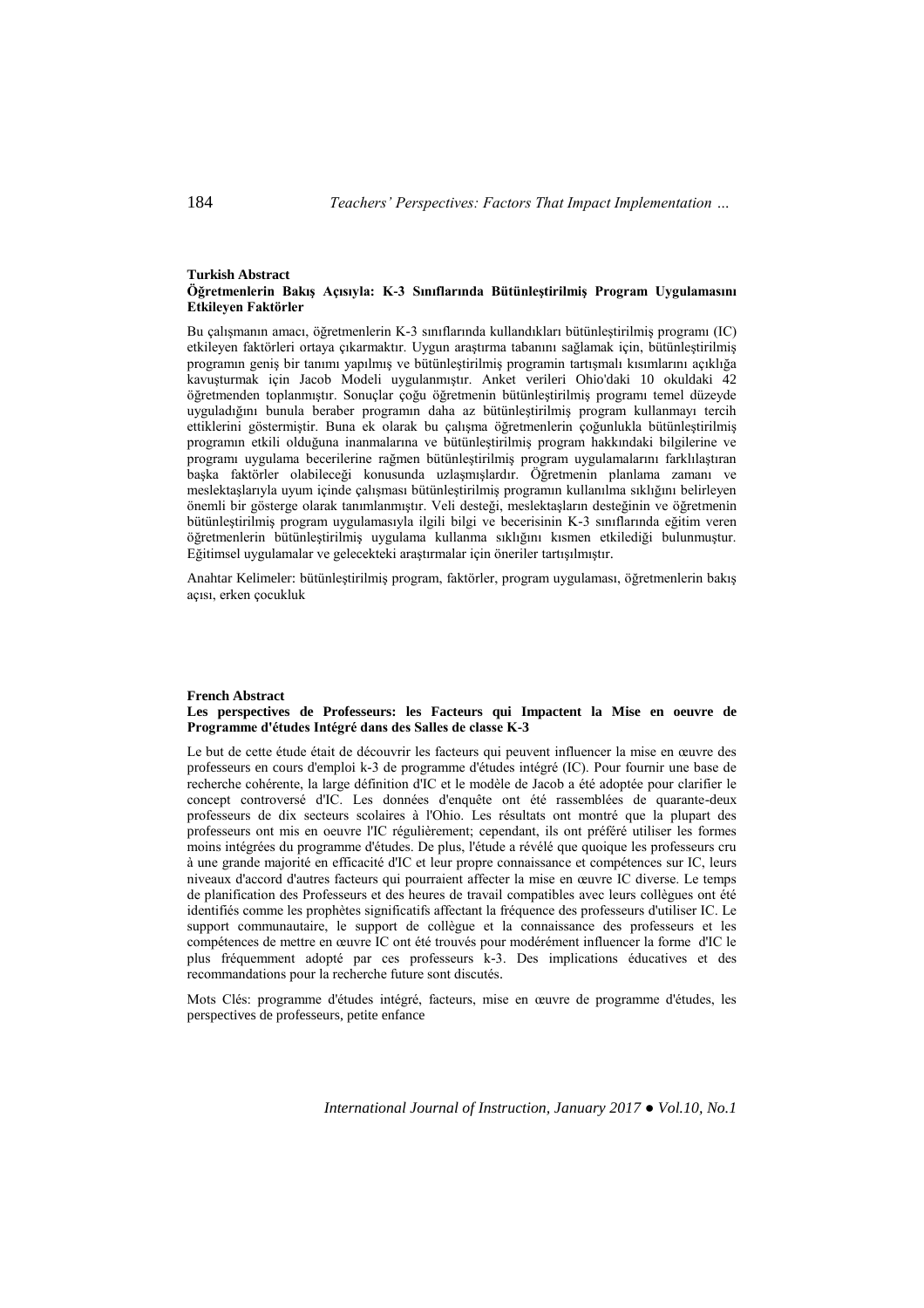### **Arabic Abstract**

## **وجهات نظر المعلمين: العوامل التي أثر ت تنفيذ المناهج المتكاملة في -3K الفصول الدراسية**

وكان الغرض من هذه الدراسة هي الكشف عن العوامل التي قد تؤثر -3K-في تنفيذ مناهج تعليمية متكاملة للمعلمين الخدمة )IC). لتوفير قاعدة بحثية متسقة، تم اعتماد تعريف واسع من IC و نموذج يعقوب لتوضيح مفهوم المثير للجدل من IC. وقد تم جمع بيانات المسح من اثنين وأربعين معلما من عشر مديريات التربية والتعليم في والية أوهايو. وأظهرت النتائج أن معظم المعلمين تنفيذ IC على أساس منتظم. ومع ذلك، فإنها يفضل استخدام أشكال أقل متكاملة من المنهج الدراسي. وباإلضافة إلى ذلك، كشفت الدراسة أنه على الرغم من المعلمين يعتقد بشكل كبير في فعالية IC ومعرفتهم ومهاراتهم على IC، ومستويات اتفاقهما حول العوامل األخرى التي قد تؤثر على تنفيذ IC متنوعة. "تم تحديد الوقت في التخطيط وساعات العمل التي تتالءم مع زمالئهم كما تنبئ كبيرة تؤثر على المعلمين تكرار استخدام IC. تم العثور على الدعم المجتمعي ودعم زميله ومعرفة المعلمين ومهارات تنفيذ IC للتأثير معتدل على شكل IC في معظم األحيان اعتمده هؤالء المدرسين -3K. وتناقش اآلثار والتوصيات التعليمية للبحث في المستقبل.

الكلمات الرئيسية: منهج متكامل، والعوامل وتنفيذ المناهج الدراسية، وجهات نظر المعلمين، في مرحلة الطفولة المبكرة

#### **German Abstract Lehrerperspektiven: Faktoren, die Auswirkungen der Umsetzung der integrierten Lehrplan in K-3 Klassenzimmer**

Der Zweck dieser Studie war es, die Faktoren, die K-3 in-Service-Lehrer die Umsetzung der integrierten Lehrplan (IL) beeinflussen können, aufzudecken. Um eine konsistente Forschungsbasis zur Verfügung zu stellen, wurde die breite Definition von IL und Jacobs Modell angenommen, um das umstrittene Konzept der IL zu klären. Umfrage Daten wurden von zweiundvierzig Lehrer aus zehn Schulbezirke in Ohio gesammelt. Die Ergebnisse zeigten, dass die meisten Lehrer IL regelmäßig einführten; Jedoch bevorzugten sie weniger integrierte Formen des Curriculums. Darüber hinaus zeigte die Studie, dass, obwohl Lehrer überwiegend an die Wirksamkeit der IL und ihre eigenen Kenntnisse und Fähigkeiten auf IL glaubten, ihre Vereinbarungen über andere Faktoren, die Auswirkungen auf die IL-Umsetzung unterschiedlich. Die Planungszeit der Lehrkräfte und die vertrauenswürdigen Arbeitszeiten mit ihren Kollegen wurden als signifikante Prädiktoren für die Häufigkeit von Lehrkräften bei der Verwendung von IC identifiziert. Die Unterstützung durch die Gemeinschaft, die Unterstützung durch die Kollegen und die Kenntnisse und Fertigkeiten der Lehrkräfte bei der Umsetzung der IL wurden als mäßig für die von den K-3-Lehrern am häufigsten angewandten Form der IL angesehen. Pädagogische Implikationen und Empfehlungen für die zukünftige Forschung werden diskutiert.

Schlüsselwörter: integriertes curriculum, faktoren, curriculumsimplementierung, lehrerperspektiven, frühe kindheit